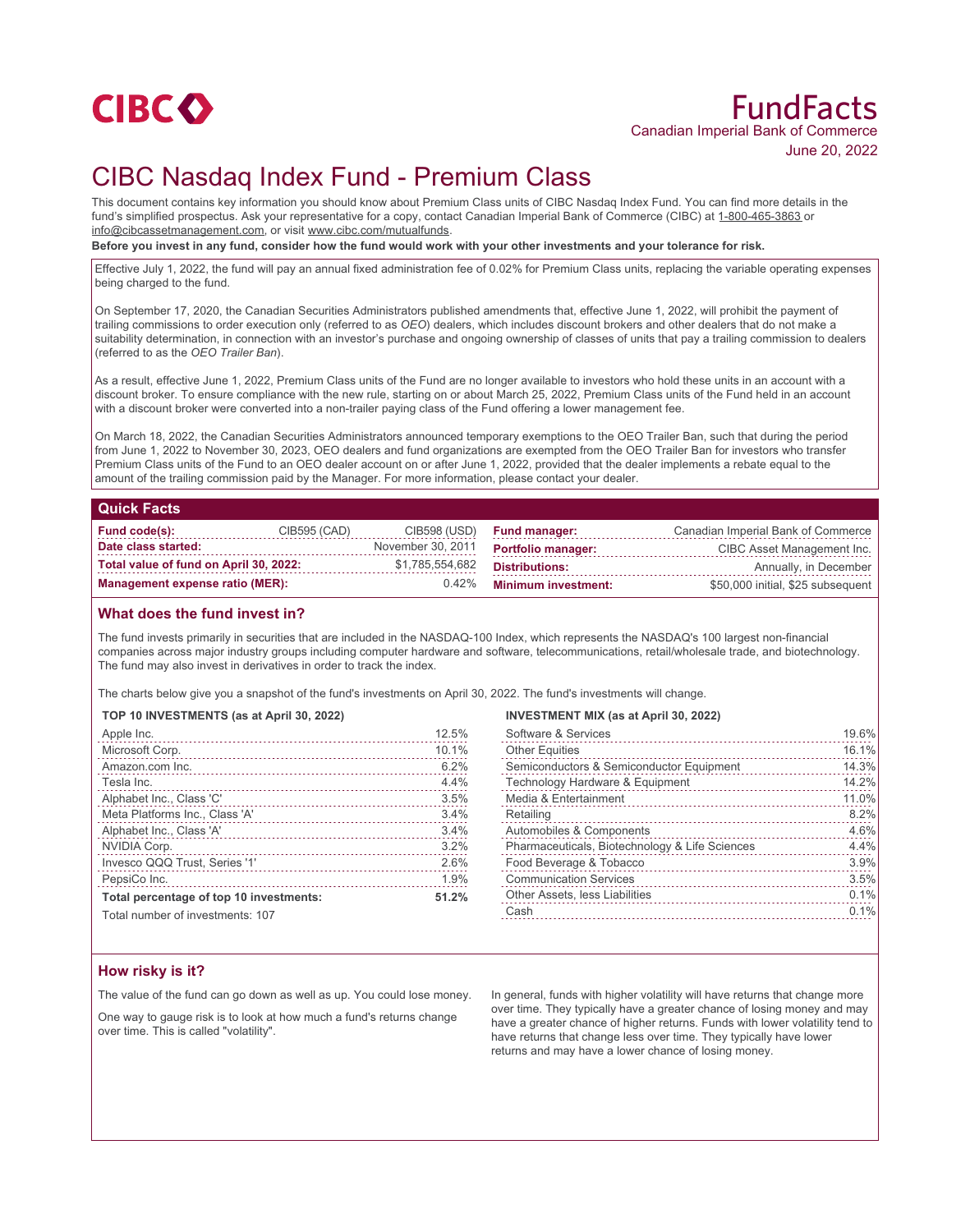# **FundFacts**

## CIBC Nasdaq Index Fund - Premium Class *continued*

For more information about the risk rating, refer to *Investment Risk Classification Methodology* under *Specific Information About Each of the Mutual Funds Described in this Document* in the fund's simplified prospectus. For more information about specific risks that can affect the fund's returns, refer to the simplified prospectus under the section *What* 

Like most mutual funds, this fund does not have any guarantees. You

*are the Risks of Investing in the Fund?* for the fund.

may not get back the amount of money you invest.

#### **Risk rating**

CIBC has rated the volatility of this fund as **Medium**.

This rating is based on how much the fund's returns have changed from year to year. It does not tell you how volatile the fund will be in the future. The rating can change over time. A fund with a low risk rating can still lose money.



## **How has the fund performed?**

This section tells you how Premium Class units of the fund have performed over the past 10 years. Returns are after expenses have been deducted. These expenses reduce the fund's returns.

**No guarantees**

### **YEAR-BY-YEAR RETURNS**

This chart shows how Premium Class units of the fund performed in each of the past 10 calendar years. Premium Class units have not dropped in value in any of the 10 years. The range of returns and change from year to year can help you assess how risky the fund has been in the past. It does not tell you how the fund will perform in the future.



#### **BEST AND WORST 3-MONTH RETURNS**

This table shows the best and worst returns for Premium Class units of the fund in a 3-month period over the past 10 calendar years. The best and worst 3-month returns could be higher or lower in the future. Consider how much of a loss you could afford to take in a short period of time.

|                    | Return    | 3 months ending   | If you invested \$1,000 at the beginning of the period |
|--------------------|-----------|-------------------|--------------------------------------------------------|
| <b>Best return</b> | 25.4%     | June 30, 2020     | Your investment would rise to \$1,254                  |
| Worst return       | $-12.0\%$ | December 31, 2018 | Your investment would drop to \$880                    |

### **AVERAGE RETURN**

The annual compounded return of Premium Class units of the fund was 20.6% over the past 10 years. If you had invested \$1,000 in the fund 10 years ago, your investment would be worth \$6,503 as at April 30, 2022.

| Who is this fund for?                                                                                                                                                                                      | A word about tax                                                                                                                                                                                                                                                                                                                                                                                                                                         |
|------------------------------------------------------------------------------------------------------------------------------------------------------------------------------------------------------------|----------------------------------------------------------------------------------------------------------------------------------------------------------------------------------------------------------------------------------------------------------------------------------------------------------------------------------------------------------------------------------------------------------------------------------------------------------|
| Investors who:<br>• are seeking diversification with specific exposure to the U.S.<br>technology sector and returns similar to those of the NASDAQ-100<br>Index: and<br>• are investing for the long term. | In general, you will have to pay income tax on any money you make on a<br>fund. How much you pay depends on the tax laws where you live and<br>whether or not you hold the fund in a registered plan such as a<br>Registered Retirement Savings Plan (RRSP) or a Tax-Free Savings<br>Account (TFSA).<br>Keep in mind that if you hold your fund in a non-registered plan, fund<br>distributions are included in your taxable income, whether you receive |
|                                                                                                                                                                                                            | them in cash or have them reinvested.                                                                                                                                                                                                                                                                                                                                                                                                                    |

## **How much does it cost?**

The following tables show the fees and expenses you could pay to buy, own, and sell Premium Class units of the fund. The fees and expenses including any commissions - can vary among classes of a fund and among funds. Higher commissions can influence representatives to recommend one investment over another. Ask about other funds and investments that may be suitable for you at a lower cost.

We automatically convert eligible investors from Class A units into the Premium Class units of the Fund which will provide these investors with a management fee decrease on their eligible account holdings. If you no longer meet the minimum investment amount for Premium Class units, we may convert your investment into Class A units of the Fund, which has a higher management fee. Please see *Purchases, Switches and Redemptions* in the Fund's simplified prospectus and speak to your investment advisor for additional details.